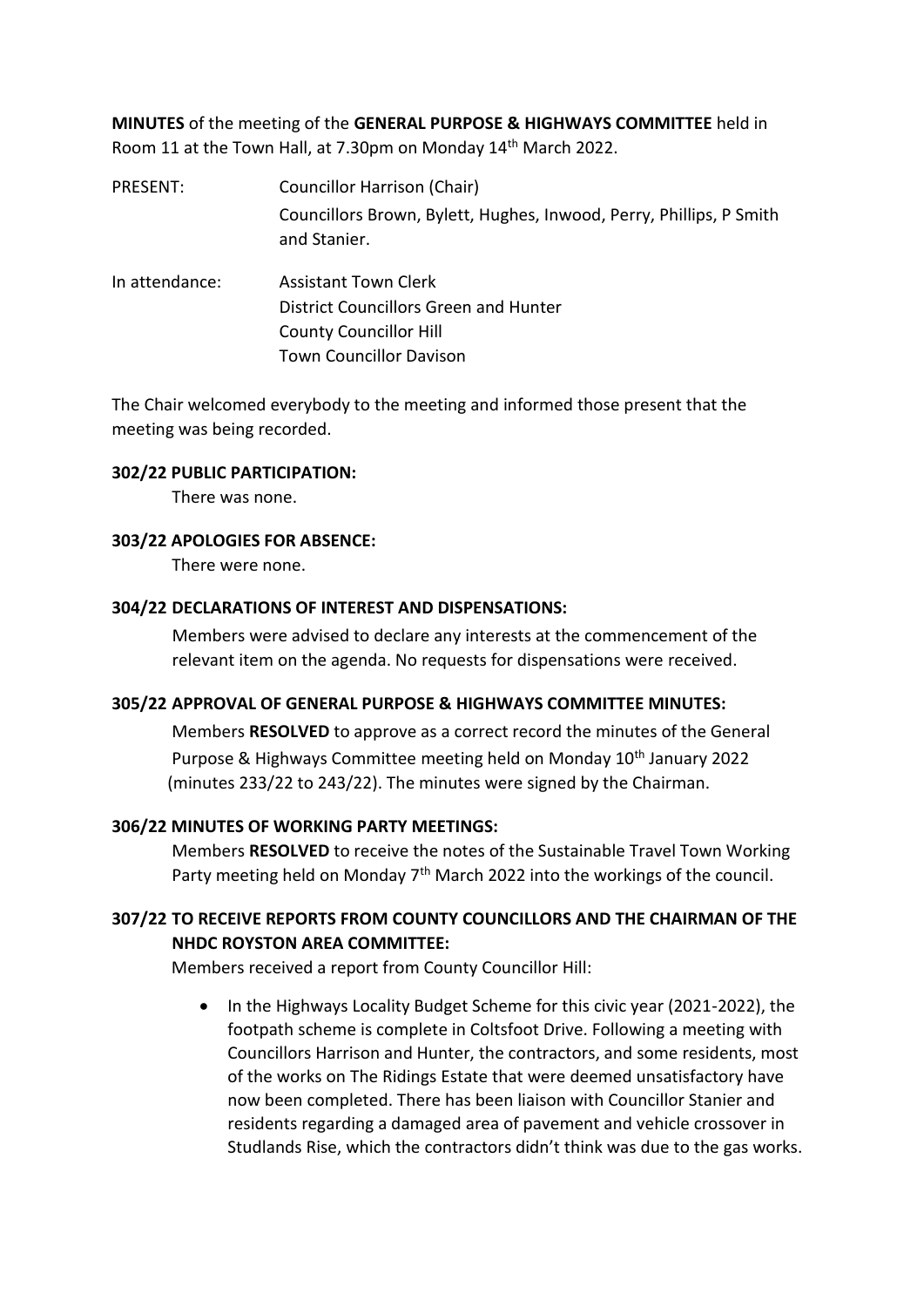This is being investigated as a possibility under the Highways Locality Budget Scheme, or other highways funding.

Footpath resurfacing has also been completed in Lingfield Road, Wheatfield Crescent, Kingsway and Victoria Crescent. The new light due in Honey Way has been ordered and there is funding for traffic regulation orders. There are now pram crossings in Mill Road and Lumen Road. Drainage investigations in Queens Road are programmed. The gullies on the A10, London Road have been cleared.

- For 2022-23, the programmed Highways Locality Budget Schemes include footpath resurfacing in Melbourn Road, Maple Way, Mill Road, Serby Avenue, Parthia Close and Victoria Crescent and a new Speed Indicator Device will be installed on Melbourn Road.
- Integrated Works Programmes (IWP) Final schemes for this financial year include: road resurfacing on A10, A505 and Priory Close, footpath works for Yeats Close, Lingfield Road, Orchard Road, York Way, Shakespeare and Hardy Drive.
- The yellow lines have been completed in Layston Park.
- There has been a consultation on the stretch of Baldock Road from McDonald's to Ivy Lane, regarding extending the 40mph speed limit, after our objections to the proposed 50mph extension. Feasibility studies are being considered for 20mph schemes in certain roads, to supplement the existing 20mph flashing signs already outside of schools.
- The budget was set in February, for the next financial year, with Locality Budgets and Highways Locality Budgets remaining.
- The Happy Programme will be taking place again in the Easter holidays which will provide activities and lunch for those participating.
- There are regular updates from Public Health on COVID recovery.
- Libraries are open and HCC is trying to reinstate the services that were open prior to the pandemic with the occasional restriction in hours if there is a COVID outbreak.

Councillor Hill thanked the Chairman and other councillors for all their support.

The Chairman thanked Councillor Hill and Councillor Hunter for all their help with the Ridings, particularly on the green areas in Studlands Rise, Hunters Way and The Shires.

Members received a report from District Councillor Hunter:

- The budget for this year has been set with council tax increasing 2.08% (approximately £5 for a Band D property) and the current administration are making efforts to save £1.5 million over the next financial year.
- The Managing Director of North Herts has been working to finalise what they can offer to victims of the Ukraine conflict in terms of housing although this is difficult as NHC no longer hold any housing.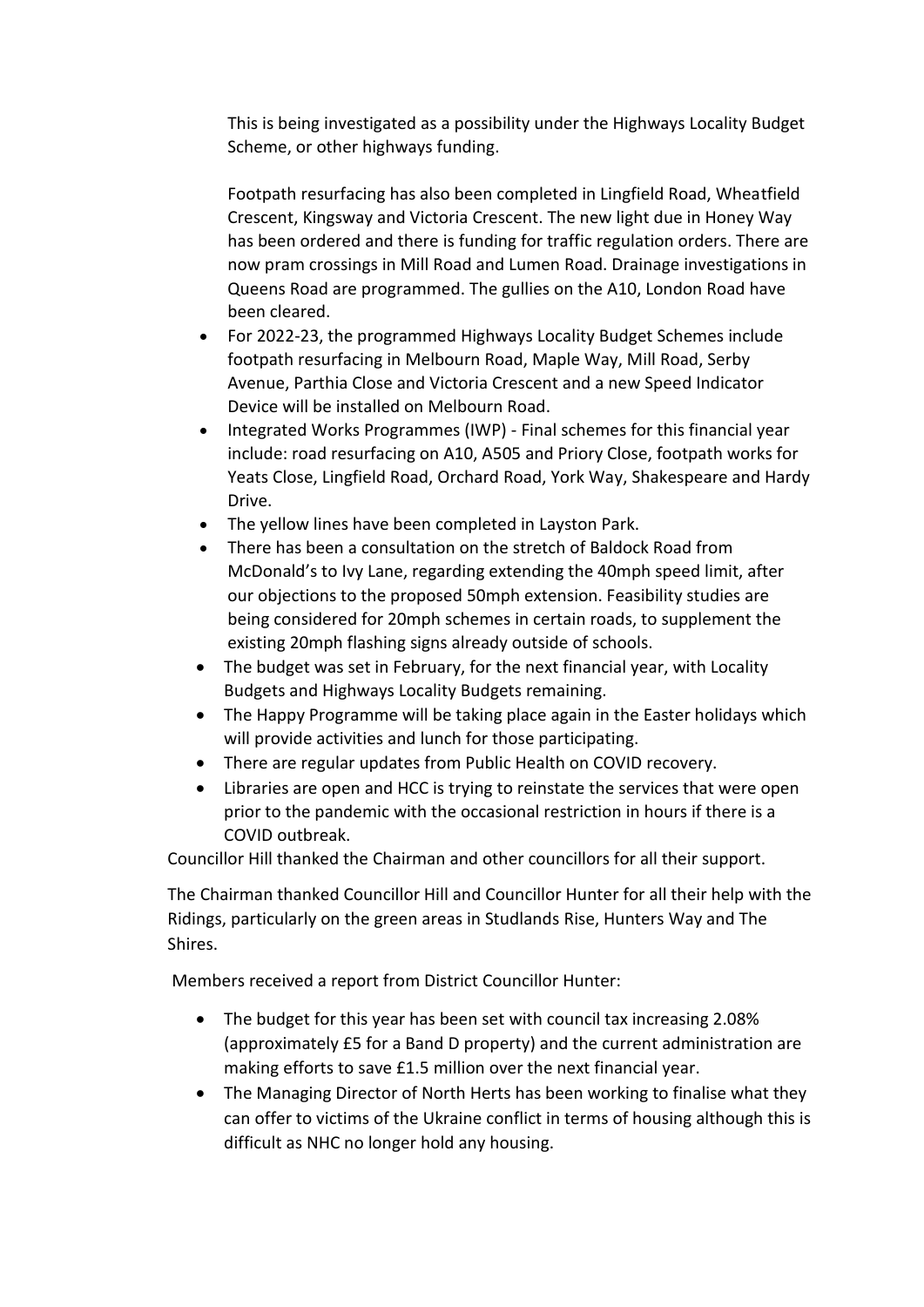- The Heath Ward polling station has changed from the Portakabin at the Golf Club to the Royston Museum which should be an improvement.
- The budget has kept the expansion of the Leisure Centre as well as the renovation and updating of the skate park on Newmarket Road.
- The parking review that was delayed by the pandemic continues with consultations ongoing.
- The local plan has had no updates but it should close this year.
- "Shop Local" bags are being taken to councillor surgeries to promote the Shop Local campaign.
- Grants have been given to a number of organisations through the local committee including Free after 3, Royston Town Youth Football Club, Homestart Royston, Buntingford and South Cambs, Barley Town House and the Royston High Street Planters.
- The community engagement officer continues to work with numerous organisations across the local district.
- NHC has launched a community lottery for good causes.

# **308/22 20'S PLENTY FOR HERTS:**

Members **RESOLVED** to support the 20's Plenty for Hertfordshire campaign and to write to Hertfordshire County Council to request 20mph speed limits on streets throughout Hertfordshire where people live, work, shop, play or learn, with 30mph as the exception on those roads where full consideration of the needs of vulnerable road users allows a higher limit.

# **309/22 ROYSTON TOWN CENTRE BUSINESSES' AND CUSTOMER SURVERYS:**

Members **RESOLVED** to ratify the decisions to promote the town users' survey commissioned by NHC and to display the Town Council logo on the surveys and promotional material.

# **310/22 PARKING IN ROYSTON:**

Members received an update on parking in Royston from the Assistant Town Clerk:

- NHDC confirmed that no changes were being made to the observation periods used by Civil Enforcement Officers. Each contravention code has its own set observation period which can range from 0-5 minutes. There is a 10 minute observation period to vehicles that have overstayed in limited wait bays on the street and a 10 minute observation period if a pay and display ticket has expired in a pay and display car park during chargeable hours.
- Royston High Street Recovery Project: Hertfordshire County Council has responded that the proposed amendments to the Temporary Traffic Regulation Order regarding parking were received too late to be considered prior to the order being implemented but could be considered at the planned 3 month review. Confirmation that the amendments will be considered then has been requested.